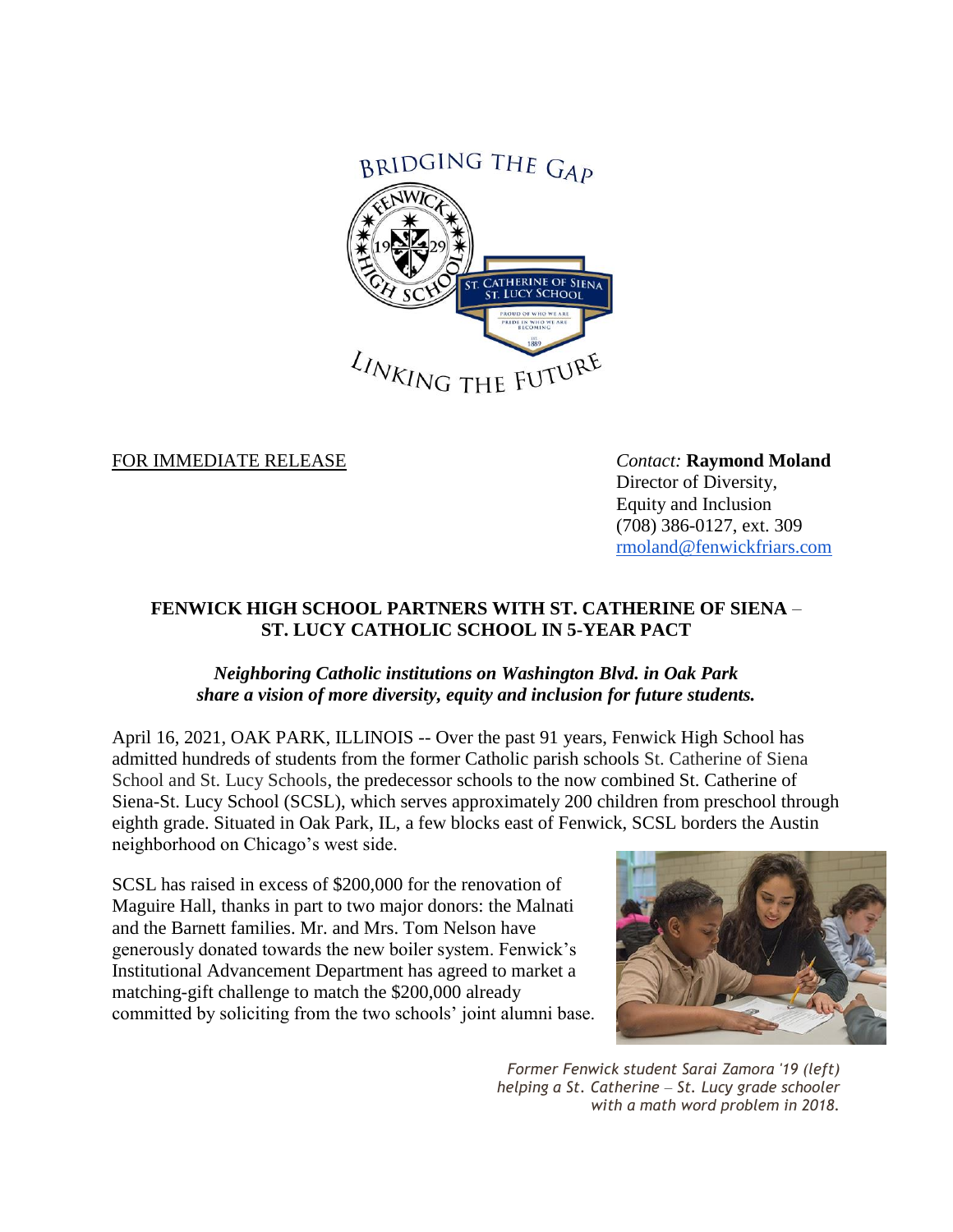How the funds will be used:

- Once raised, \$100,000 will go toward constructing and equipping the new "Fenwick Center for Educational Excellence" at SCSL, in conjunction with [Fenwick's existing](http://www.fenwickfriars.com/teen-tutors-take-pride-in-helping-younger-students-during-math-power-hour/)  [tutoring program](http://www.fenwickfriars.com/teen-tutors-take-pride-in-helping-younger-students-during-math-power-hour/) for grade-school students along with other academic initiatives.
- The other half (\$100,000) will go toward establishing the *St. Catherine of Siena - St. Lucy and Fenwick Partners Scholarship Fund* at Fenwick to benefit incoming students from SCSL.

"All of us at Fenwick are eager to enter into this partnership with St. Catherine of Siena - St. Lucy School," said Fr. Richard Peddicord, O.P., Fenwick's president. " In a very meaningful way, it will help us to live up to our commitment to celebrate diversity, insist upon equity and create a more inclusive community."



Raymond Moland (at right), the high school's Director of Diversity, Equity and Inclusion (DEI) and a 1996 graduate of Fenwick, added: "This is an outstanding opportunity for both Fenwick and St. Catherine of Siena - St. Lucy School. It marks the beginning of Fenwick's new outreach efforts in the community and those in the surrounding area." [\(More information on](http://www.fenwickfriars.com/about/diversity-equity-inclusion/)  [Fenwick's DEI initiatives.\)](http://www.fenwickfriars.com/about/diversity-equity-inclusion/)

Mrs. Sharon Leamy, Principal of SCSL, also shared her thoughts on the partnership agreement: "Fenwick High School's culture of service and

strong sense of family mirrors that of St. Catherine of Siena - St. Lucy School. We believe we are all children of God. We believe there is more to learning than just books. And we believe education is a civil right. We have incredible families and very talented students who make us proud each and every day. We are thrilled a revered institution such as Fenwick recognizes the unique gifts St. Catherine of Siena - St. Lucy School has to offer and is willing to commit to further strengthening this partnership. Coming together through academics, athletics, and service the lives of all the bright, highly motivated, and faith driven students in the halls of both schools will be enriched. And we are so grateful!"

## **Future Friars**

Fenwick High School is interested in realizing all St. Catherine of Siena - St. Lucy students who demonstrate cognitive intelligence, intellectual curiosity, humility, a desire to excel and who embrace the pillars of the Dominican order. Fenwick will base acceptance of SCSL students on its entrance exam while consulting with the administration of St. Catherine of Siena - St. Lucy School to identify students who can thrive in its demanding environment. DEI Director Mr. Moland will work directly with the SCSL Principal Leamy to identify three to five students per year who meet the academic qualifications to be considered as successful prospective applicants to Fenwick High School. This process can begin in the spring of the student's seventh-grade year. (More than five qualified candidates can be discussed and considered in any given year.)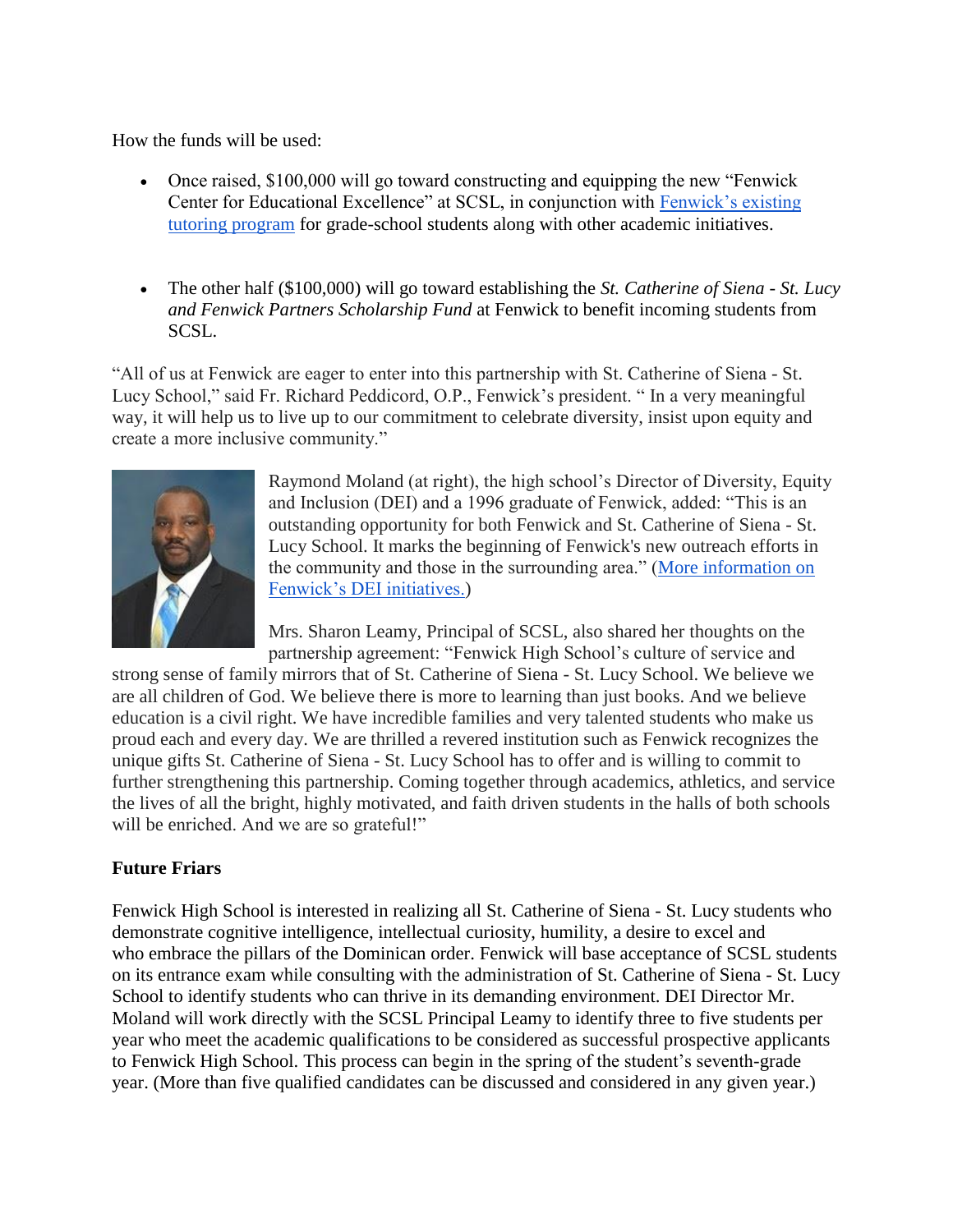Then, working with third-party scholarship organizations (for example, Big Shoulders, Daniel Murphy, Highsight, Link Unlimited, etc.), the Illinois Tax Credit Scholarship Program, and Fenwick's normal financial-aid process, Fenwick will assure that all qualified/admitted students from SCSL are provided a nearly tuition-free education if the student remains at Fenwick for four years.

Vanessa Underwood, St. Catherine - St. Lucy class of 1999 alumna and present fifthgrade teacher, shared: "The partnership between SCSL and Fenwick is a wonderful thing! If the scholarship piece was in place while I was a student here at SCSL, Fenwick would have been my top choice. Unfortunately, the cost was too prohibitive. Today, as a teacher here at SCSL, I am thrilled that my students will have the opportunity that I did not have to attend Fenwick. We have such intelligent, talented students, and I know they will be a tremendous asset to Fenwick for years to come."



## **Athletics and Activities**

As part of the new agreement, for a five-year term beginning in the upcoming 2021-22 school year, Fenwick will be able to use the renovated gymnasium at SCSL as follows:

*● Two days a week, from 3:30 to 5:30 p.m. during the winter season, November 1st to March 15th.*

*● Three days per week, from 5:30 to 7:30 p.m. or 6 to 8 p.m. during the winter season, November 1st to March 15th (days negotiable).*

For the same five-year term, Fenwick and SCSL will partner with the following:

*● Once per season Fenwick/St. Catherine of Siena - St. Lucy will co-host a middle-school basketball tournament using Fenwick's and SCSL's gyms. Both schools will be listed on the tournament title. (Dates to be determined.)*

*● Free basketball clinics for girls/boys at SCSL at two points throughout the winter.*

*● SCSL students will receive one weekend practice time in Fenwick's main gym during each season (fall, winter and spring).*

*● St. Catherine Siena - St. Lucy students will receive one free family pass to any paid Fenwick event.*

Other possible ways for Fenwick and St. Catherine of Siena - St. Lucy students to interact in the future include joint Christian Service Projects and having Fenwick campus ministry leaders assist with retreats at SCSL.